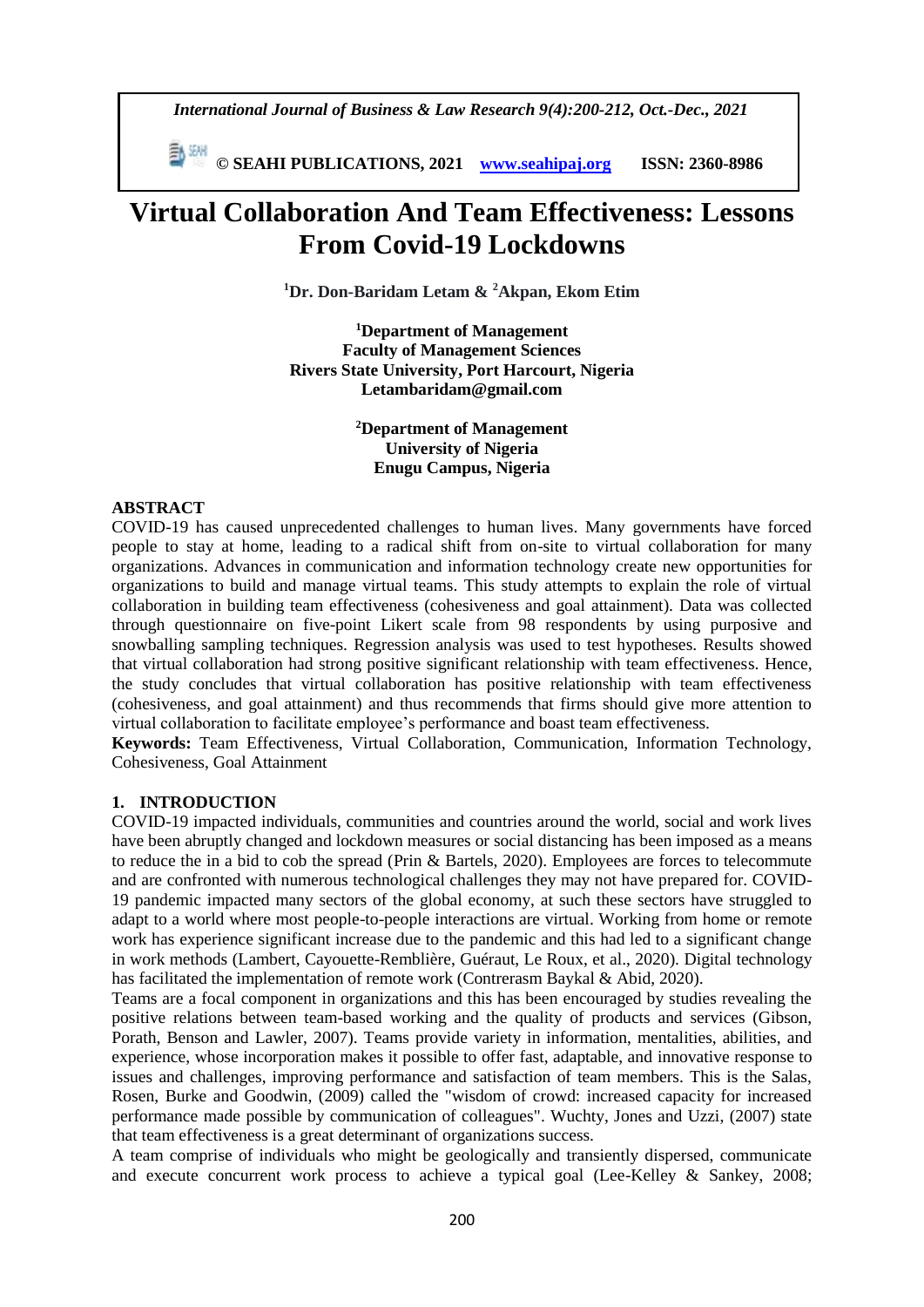Mihhailova, Kandela & Turk, 2009). Traditional team members have the advantage of being located at the same place. Therefore, in handling operational tasks through face-to-face collaboration, they can conduct a project in an ad hoc fashion. Operational tasks performed consistently can allow colleagues share information and create implicit terms and shared knowledge. Notwithstanding, organizations are currently confronted with startling endeavors at an operational level because of the COVID-19 pandemic. Virtual collaboration becomes an inspiration for traditional teams as it is based on knowledge sharing through information technology such as zoom, slack, clubhouse, teams, google meet, click-up etc. (Corso, Marini, Pellegrini, Massa & Testa, 2006; Martins, Gilson & Maynard, 2004). Thus, the study seeks to examine how virtual collaboration can improve team effectiveness.

However, most teams sometimes fail to achieve high performance as expected, they turn from being mechanisms for effective and satisfactory on collective efforts to being blackholes that consume physical, menta and emotional energies their members (Sims, Salas, & Burke, 2005; Aritzeta & Alcover, 2006). Various factors such as supportive environment, team rewards and cohesiveness affect the team effectiveness which eventually leads to better employee's performance. Maintaining cohesiveness overrides independent thinking as members strive to agree with one another, while goal attainment is the functional approach that concerns the need to "get done" whatever is not being adequately handled for group needs (Syed, & Murray, 2005). The introduction of remote work and virtual collaboration has thus contributed to team members wasting a great deal of effort to attain their goals, therefore the challenge for research involves the effective integration of virtual collaboration to improve team effectiveness.

The current COVID-19 pandemic has generated a huge and abrupt change in how organizations operate. After the episode of COVID-19, social distancing, which implies a conscious physical space between people, has been adopted (Prin & Bartels, 2020) and hence required remote working. Information and communication technologies (ICTs) allow employees to work remotely (Müller & Niessen, 2019). This change has deeply impacted not only how organizations operate but also the relationship between employees and employers. COVID-19 has made drastic changes in the way daily work is done, it has affected work schedule, collaborations and travel, and employees are still working to readjust work-life balance. Albeit virtual collaboration apparatuses for video chat and online meetings have improved since the turn of the century, virtual communication tools are not as great as face-to-face communication. Team creation process and onboarding new members is challenging in a virtual workplace. Hence, with potential risks, opportunities and flexible work plans, team effectiveness cannot be the same (Bouziri, Smith, Descatha, et al., 2020). Employees are asked to telecommute and are compelled to utilize new technologies in new ways to carry out tasks, engage with colleagues, combined with pressing factors of managing home environment that may not be appropriate for work purposes. Hence, understanding employees' virtual collaboration is fundamental with regards to the pandemic.

#### **Statement of Problem**

Organizational systems that fail to generate communication satisfaction amongst employees will not foster cohesiveness or goal attainment regardless of the quantity of the information that is transmitted. Operational costs can increase when employees who are working in different geographical locations find it difficult to communicate. Remote working can cause complexities and contribute to misinterpretation of messages by employees, (Okechukwu, Egbo, & Isikuru, 2017). Communication influences employees' attitude that might be emphatically identified with team effectiveness and can be difficult to attain, particularly when team members work for different department or units. Virtual collaboration tries to bridge the gap between working together and working remotely, but there is a lack of facial interaction. It tries to provide an efficient collaboration option but network failure and equipment breakdown might limit its use.

#### **Objectives of the Study**

- i. Examine the relationship between virtual collaboration and cohesiveness.
- ii. Ascertain the relationship between virtual collaboration and goal attainment.

#### **Research Questions**

- i. What is the relationship between virtual collaboration and cohesiveness?
- ii. How does virtual collaboration relate with goal attainment?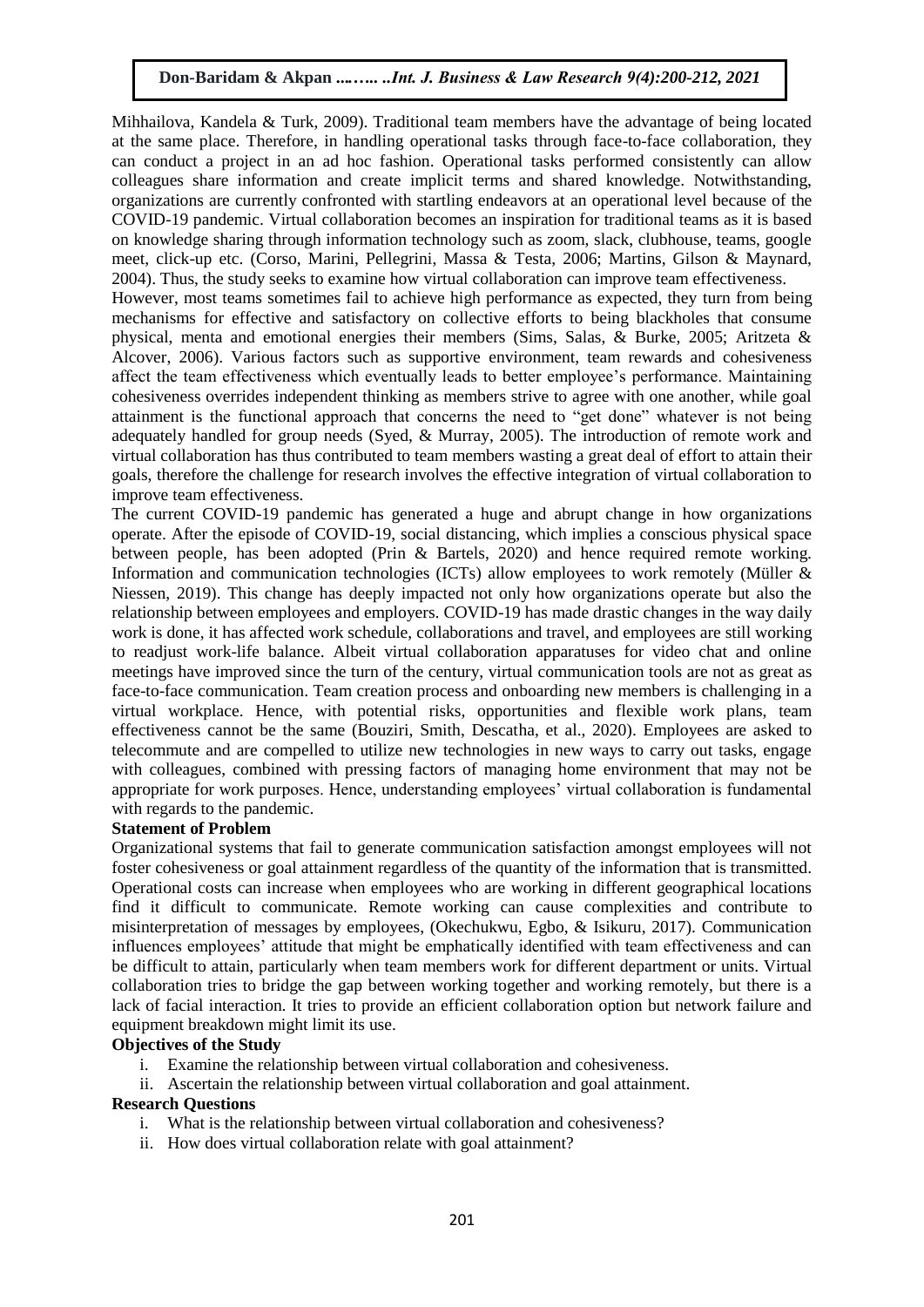#### **2. Literature Review Virtual Collaboration**

Collaboration is an indispensable part of different organizations and its definition varies. Vallance, Towndrow, and Wiz (2010) characterized collaboration as a group of participants working towards set objectives. Collaboration can take many forms based on size of group or purpose of meeting thus virtual collaboration is one form of collaboration. Coughlin and Kadjer (2009) defines virtual collaboration as an interaction that utilizes variety of techniques for experts to cooperate, gather data, share information and thoughts, encouraging opportunity for team effectiveness and organizational growth. According to Hu, Caron, Deters, et al (2011) virtual collaboration happens when employees learn from one another by sharing information and pondering on common experiences utilizing technology. Forms of virtual collaboration includes but is not limited to email, online gatherings, virtual networks, internet mailing, etc.

Virtual collaboration is usually utilized by universally distributed business. Employees can collaborate through the following medium; videoconferencing, audio-conferencing, instant messaging, text messaging, phone calls, conference calls, conference calls, e-mail, wikis, discussion boards, application-specific groupware, or shared databases etc. Technological developments such as information communication technologies (ICTs), a global talent pool, and a dynamic business environment enable organizations to operate across further distances; and the advent of virtual firm caused a reorientation of business communication from the shift in communication platforms including the incorporation of computer-mediated communication (Caya, Mortensen, & Pinsonneault, 2013). Managers of virtual employees need the skill of communication to engage their employees by using varied communication mediums (Chen, 2012).

# **Team Effectiveness**

Team effectiveness is a team's ability to achieve its objectives, achieves the needs and objectives of its members and sustains itself in an organization (Mc Shane & Glinow, 2003). Teams are more effective than individuals which totally depends on the criteria we use for defining effectiveness in terms of accuracy, team decisions and it contributes for better quality decisions and more creative solutions (Gautam, 2018). Responding to the increasing practice of utilizing work teams in companies, researchers explored team effectiveness in relationship with various team characteristic variables in team studies Team effectiveness is one most important field in performances, (Mathieu, Maynard, Rapp, & Gilson, 2008; Bianco, & Venezia 2019)

McGrath (1964) developed another approach to understanding team effectiveness models, as an input–process–outcome (I-P-O) framework for studying team effectiveness (Dulebohn & Hoch, 2017). Inputs enable and constrain members' interactions such as competencies, personalities, task structure, external leader influences, organizational design features, and environmental complexity. Processes describe how team inputs are transformed into outcomes. Outcomes are valued team results that may include performance (e.g., quality and quantity) and members' affective reactions (e.g., satisfaction, commitment, viability) (Mathieu, et al, 2008).



#### **Figure 1: Input-process-outcomes (I-P-O) framework for team effectiveness Source**: Mathieu, et al, (2008).

Another significant model which started out as a criticism of the I-P-O model is the input moderator outcome (IMO) model. This model included time and distinguished among multiple types of processes and outcomes in teamwork (Graaf, Koria & Karjalainen (2009). The IMO models showed that, in the case of P - processes, many of the mediational factors that intervene and transmit the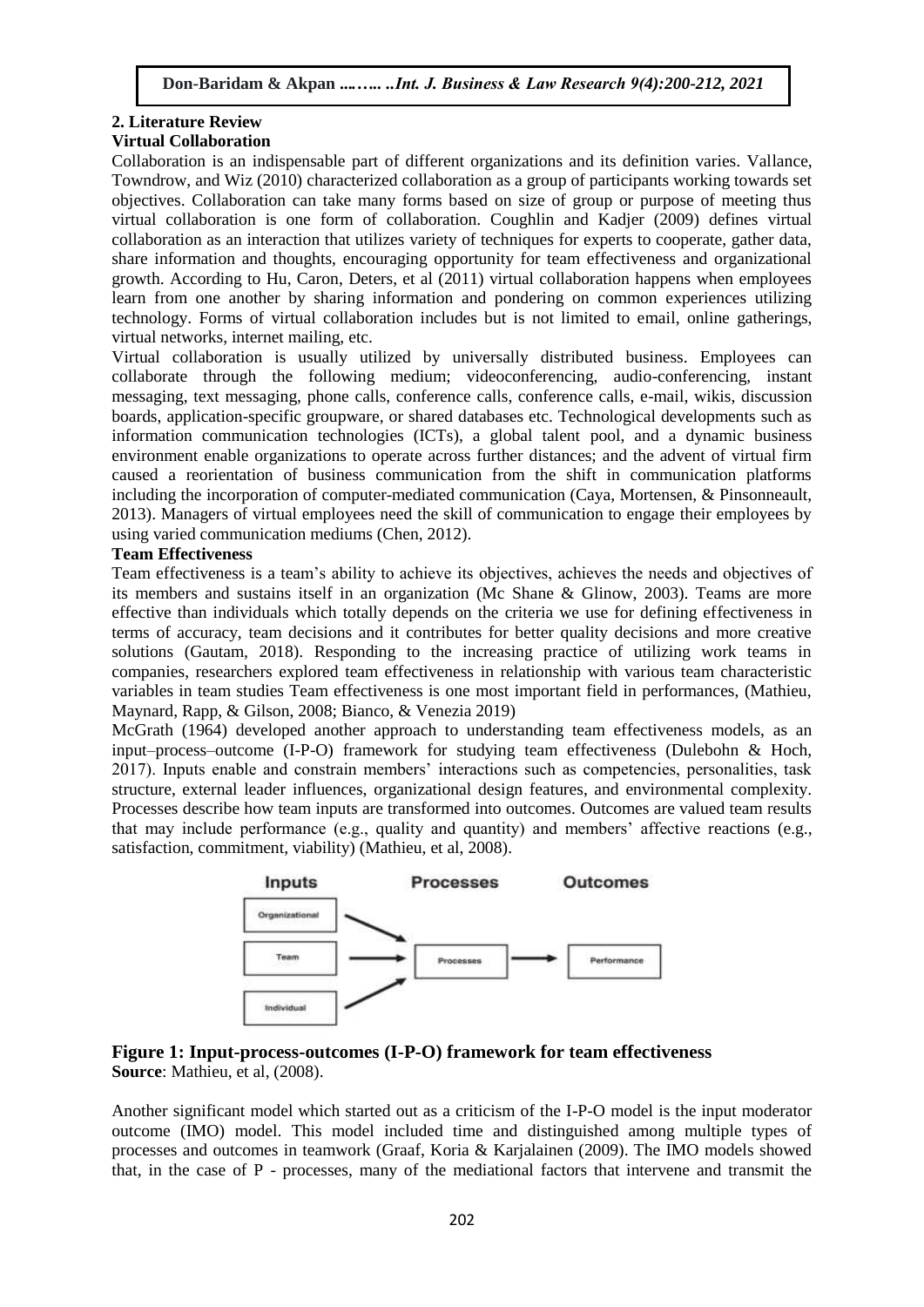influence of inputs to outcomes are not processes, but emergent cognitive or affective states, that the I-P-O framework limits research by implying a single-cycle linear path from inputs through outcomes, and that the I-P-O framework tends to suggest a linear progression of main effect influences proceeding from one category to the next, without considering emergent states that develop during team existence and have an impact on team outcomes. (Ulrych, 2014).



## **Figure 2: Input-Moderator-Outcome (I-M-O) framework for team effectiveness. Source**: Mathieu, et al, (2008).

Effectiveness of teams starts with meeting performance expectations of those who receive, use, or review the team's output. Teams possess an outstanding impact on performance of employees, studies shows that teams are valuable in every organization as they facilitate the developmental process in the organization and to enhance employees' performance, (Oseiboakye, 2015). The purpose of team is to apply an effective method that seeks to improve performance. Team effectiveness is the existence of synergism between all team members, creating an environment that allows willing employees contribute and participate achieving group objectives, (Tarricone & Luca 2002). Individual become more productive working on teams as they tend to acquire or enhance beneficial occupational skills through unlimited learning, cooperating and exchanging thoughts and various experiences.

#### **Cohesiveness**

Cohesion is "a dynamic process which is reflected in the tendency for a group to stick together and remain united in the pursuit of its instrumental objectives and/or for the satisfaction of member affective needs" (Eys, Hardy, Carron, & Beauchamp, 2003). The 'interpersonal glue' that makes the members of a group stick together is team cohesion (Nelson & Quick, 2003). When teams are very attractive to their members, individuals value their team membership. The attractiveness of a team to its members is called team cohesion (George & Jones, 2000). Robbins (2000) defines cohesiveness as team members ability to interact with each other and the motivation to stay in the team. Team cohesiveness is the sum of forces attracting team members and keeping the team together. It is a group phenomenon, and for a team to be highly cohesive, team members must possess willingness to remain in the group (Spector, 2000).

Cohesiveness is the feeling of unity that holds a team together voluntarily. Committed team members are more productive, communicative, trusting, motivated and loyal. Teams high in cohesiveness are very appealing to their members; groups low in cohesiveness are not very appealing to their members (George & Jones, 2000). Several factors influence a team's level of cohesiveness, these factors include team size, similarity/diversity team members, competition with other teams, success and exclusiveness of the team (George & Jones, 2000).

Team Size - Large teams have the greatest potential for conflict, and members find it difficult to form close ties with each other. A small or medium size tends to promote cohesiveness.

Similarity/Diversity of team members - teams tend to be most cohesive when team members are homogeneous or share certain attitudes, values, experiences and other characteristics.

Competition with other teams - Competition between teams in an organization increases team cohesiveness when it motivates members of each team to bond together to achieve group goals

Success - When groups are successful in achieving their goals, they become especially attractive to their member, and group cohesiveness increases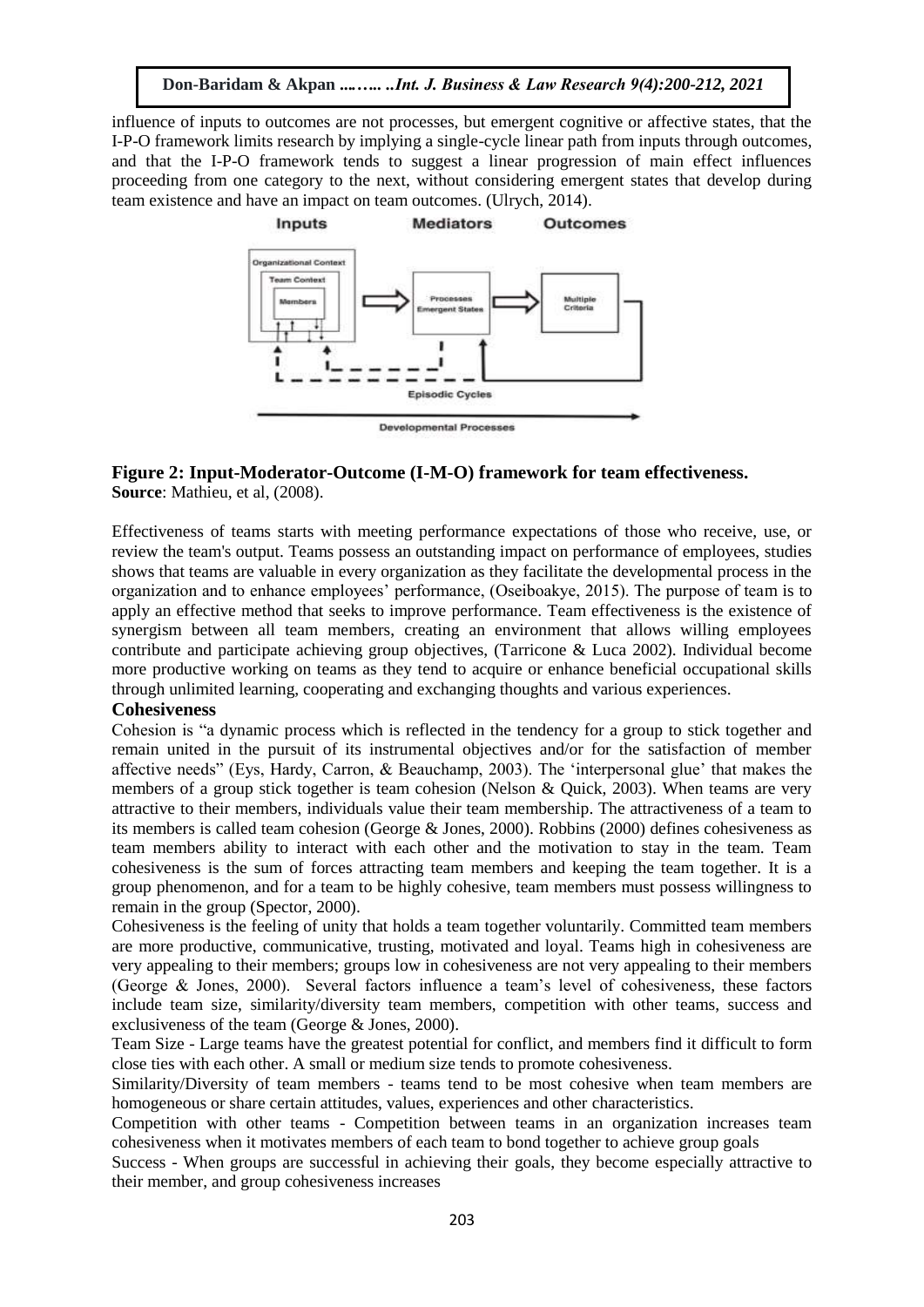Exclusiveness - A team's exclusiveness is indicated by how difficult it is to become a member of the team, the extent to which outsiders look up to team members, the team's status in the organization, and the special rights and privileges accorded team members.

# **Goal Attainment**

Goal attainment requires the contributions of all team members, their determination to reach these goals would lead them to support each other in order that everyone in the work team contribute to task accomplishment. Goal attainment is also known as goal accomplishment and is the ability to identify and prioritize activities in order to maximize output and meet set objectives (Zaccaro, & Lowe 2015). Teams can execute plans to get desired results as goal attainment is the end result of team members leading themselves. Team effectiveness is appraised in terms of the accomplishment of ends rather than means at such the effectiveness of a team is measured in terms of the degree to which these goals are achieved. Information elaboration could likewise assist with beating the vulnerability that goes with goal ambiguity, or an absence of goal clarity, as team communication assists with making a mutual understanding of the group objectives and to focus efforts toward goal attainment, (Marieke, Sandra, & Ben, 2018). Team members could acquire a superior hold on their work following from this explanation, which helps center around the street to arrive at the destinations and improves the odds of achievement.

Clearness of proposed objectives is vital in teams goal attainment. To accomplish significant level of performances, it is fundamental that team members have objectives that are explicit, quantifiable, conceded to, genuine, and time bounded, and that there is management system for monitoring, evaluating, controlling and giving feedback. Team goals were found to be positively related to team performance on business goal achievement, schedule performance, and team potency (Le Blanc, González-Romá & Wang, 2020; Hu, & Liden 2011).

# **Virtual Collaboration and Cohesiveness**

Team cohesiveness depends largely on effective communication. Virtual collaboration allows for effective communication and the (Berry, 2011; Daniel, 2010). Clarity in communication and knowledge transfer between employees can reduce frustration and time required to complete a project and knowledge creation is one of the most important attributes for modern organizations because knowledge is a critical foundation of competitive advantage (Wang, Su, & Yang, 2011). Creating and retaining knowledge allows organizations to compete with other companies in modern business environment. Hence, we hypothesize that:

**Ho1**: There is no significant relationship between virtual collaboration and cohesiveness.

# **Virtual Collaboration and Goal Attainment**

Virtual collaboration is widely used in corporate businesses for its efficiency, innovation, and ability to gain or keep competitive advantages in the market. Organizations commonly use virtual collaboration tools to facilitate problem-solving between employees within the firm, and also to collaborate with another firm. Gergle, Kraut and Fussel, (2012) states that virtual collaboration increases operations efficiency. For example, IBM, one of the leaders in using virtual collaboration to promote business processes, has developed many systems to help employees collaborate more easily across boundaries. IBM's use of virtual collaborative spaces, such as 3-D meeting rooms and use of avatars, the virtual universe community provides employees with a way to collaborate which has resulted in more production (Cherbakov & Luba, 2009). Based on these arguments, the study hypothesizes that:

**Ho2:** There is no significant relationship between virtual collaboration and goal attainment.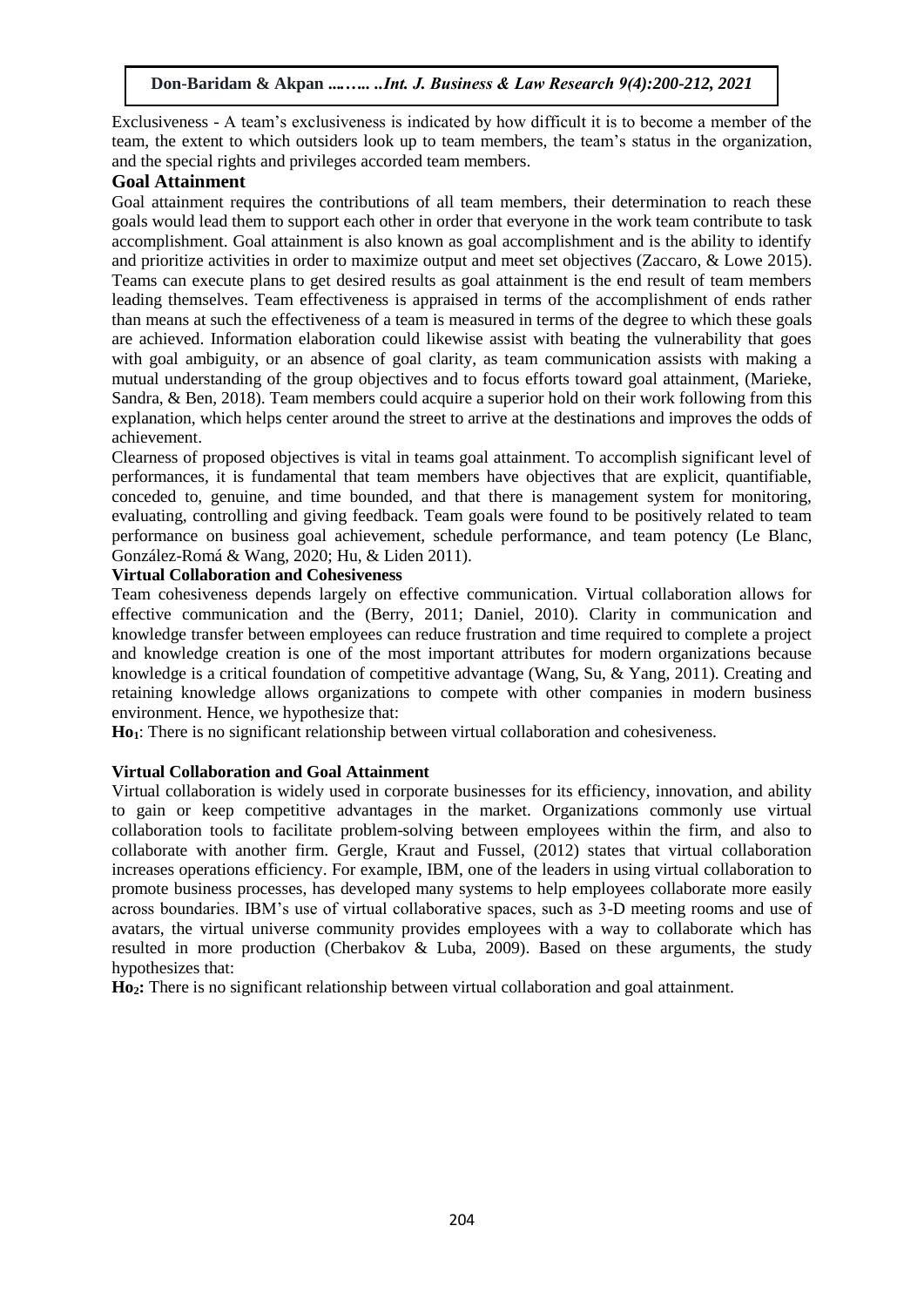# **Operational Framework for the study**



**Figure 3:** Operational framework for the study **Source:** Conceptualized by the Researcher, 2021. Measures of team effectiveness were adapted from Syed, & Murray, (2005).

# **3. METHODOLOGY**

## **Research Design and Population of the Study**

The accessible population is made up of 98 respondents who were selected using purposive and snowballing sampling techniques. Snowballing and purposive sampling are both non-probability sampling techniques. While snowballing sampling technique is a situation where existing study subjects recruit future subjects from among their acquaintances; purposive sampling technique selects a sample based on characteristics of a population and the objective of the study. Copies of the questionnaire were administered to the respondents via email and personal contacts out of which 89 copies representing 90.8 percent were correctly filled and used for further analyses.

#### **Operational Measures of Variables**

The independent variable virtual collaboration, was studied as a unidimensional construct and measured using a 5-item scale including "All in all, I am satisfied with virtual work; Virtual work allows me to perform my job better than I ever could when I worked in the office". These items were adopted extracted from Raghuram, Garud, Wiesenfeld, and Gupta (2001).

The dependent variable is team effectiveness which was measured using a 12-item scale which were carefully selected to reflect the measures (cohesiveness and goal attainment). Among the items include "My team is united in trying to reach goal; Team problem solving results in effective solutions. My team has mechanisms in place to monitor its results". The items for team effectiveness were adopted from Chang, Duck, and Bordia, (2006).

#### **4. RESULTS AND DISCUSSIONS**

Table 1 below shows the descriptive statistics of the correspondents. Gender indicates that there are more female respondents 65(72.6%) than male respondents 24(27.4%). Marital status shows that 46(52.2%) of the study respondents are single while 43(47.8%) are married. Age distribution shows that 22(24.7%) respondents are between the ages of  $20 - 35$  years,  $38(42.7%)$  respondents are between 36 – 50 years while 29(32.6%) respondents are equal to or greater than 51 years of age. Years of experience indicates that most of the respondents have spent between 6-10 years (44.9%) with their organization, followed by respondents who have spent  $0 - 5$  years 29(32.4%) and lastly those who have worked for 11 years and above 20(22.7%). Educational qualification distribution shows that 8(9.2%) have obtained WAEC/OND/NCE, 53(59.3%) have obtained HND/B.Sc. while 28(31.5%) have obtained Master's Degree or above. Thus, it could be concluded that the study respondents are highly educated. This could be attributed to the high technological adoption.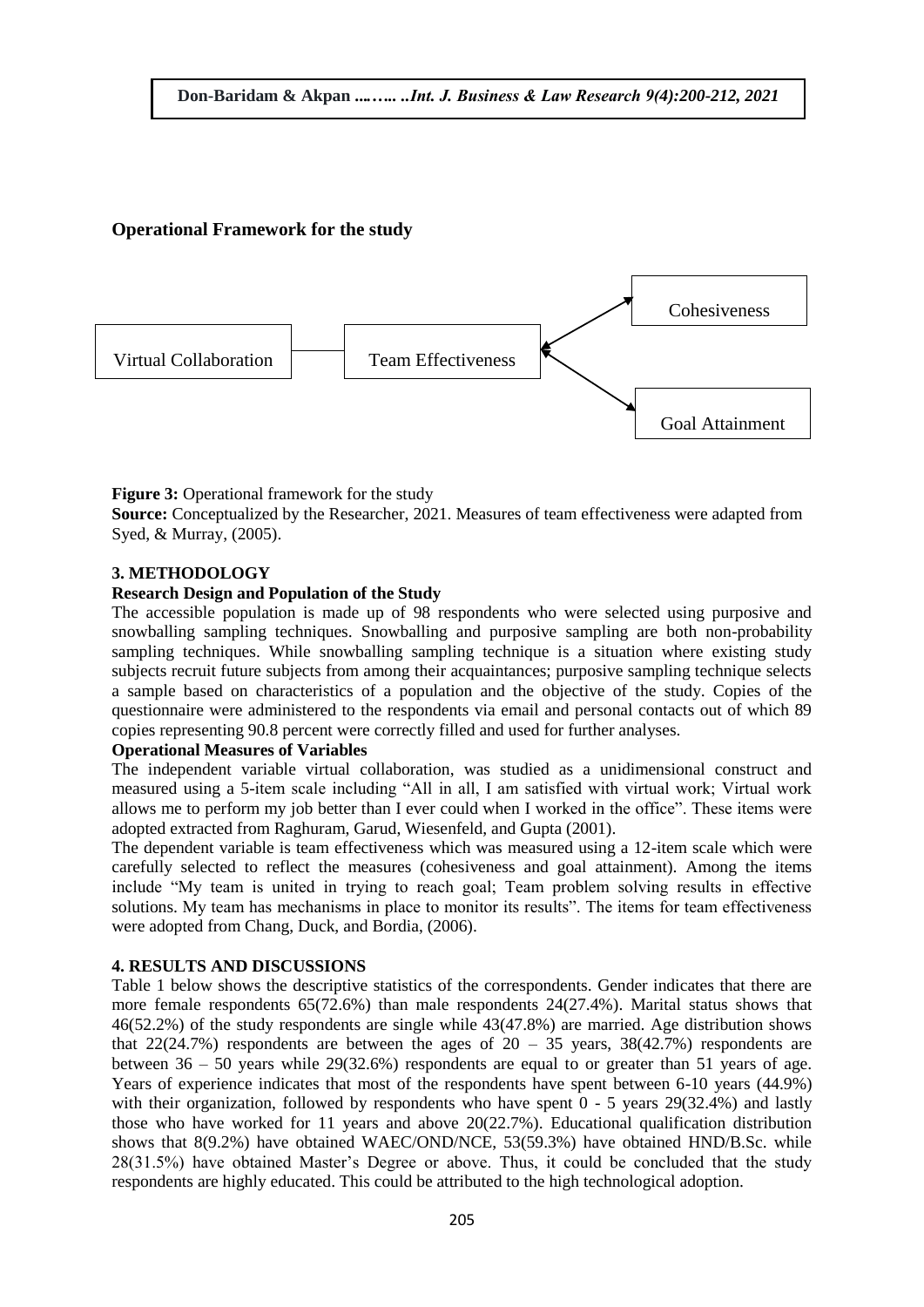|                                  | $\mathbf{\sigma}$   |           |                 |
|----------------------------------|---------------------|-----------|-----------------|
| <b>Variable</b>                  | <b>Item</b>         | Frequency | Percent $(\% )$ |
| Gender                           | Male                | 24        | 27.4            |
|                                  | Female              | 65        | 72.6            |
| <b>Marital Status</b>            | Married             | 43        | 47.8            |
|                                  | Single              | 46        | 52.2            |
| Age                              | $20 - 35$ Years     | 22        | 24.7            |
|                                  | $36 - 50$ Years     | 38        | 42.7            |
|                                  | 51 Years & Above    | 29        | 32.6            |
| Years of experience              | $0-5$ Years         | 29        | 32.4            |
|                                  | $6 - 10$ Years      | 40        | 44.9            |
|                                  | 11 Years & Above    | 20        | 22.7            |
| <b>Educational Qualification</b> | <b>WAEC/OND/NCE</b> | 8         | 9.2             |
|                                  | HND/B.Sc.           | 53        | 59.3            |
|                                  | MSC & Above         | 28        | 31.5            |

|  |  |  |  |  | <b>Table 1: Analysis of Demographic Profiles of Respondents</b> |  |
|--|--|--|--|--|-----------------------------------------------------------------|--|
|  |  |  |  |  |                                                                 |  |

Source: Field Data, 2021.

#### **4.1 Statistics Data Analysis**

Spearman's rank order correlation coefficient was used in testing hypotheses in the study. This was carried out through SPSS 26 software. The decision rule: reject null hypothesis if p-value obtained is less than the alpha value of 0.05 and accept the null hypothesis when p-value is greater than the alpha value (0.05).

#### **Test of Hypothesis one: There is no significant relationship virtual collaboration and cohesiveness**

|       |                                                  |                | <b>Model Summary</b>      |                          |                            |                   |  |
|-------|--------------------------------------------------|----------------|---------------------------|--------------------------|----------------------------|-------------------|--|
| Model | R                                                | R Square       |                           | <b>Adjusted R Square</b> | Std. Error of the Estimate |                   |  |
|       | .792 <sup>a</sup>                                | .627           |                           | .623                     | .63398                     |                   |  |
|       | a. Predictors: (Constant), Virtual Collaboration |                |                           |                          |                            |                   |  |
|       | SPSS output, Version 26                          |                |                           |                          |                            |                   |  |
|       |                                                  |                | <b>ANOVA</b> <sup>a</sup> |                          |                            |                   |  |
| Model |                                                  | Sum of Squares | df                        | Mean Square              | F                          | Sig.              |  |
|       | Regression                                       | 58.852         |                           | 58.852                   | 146.421                    | .000 <sup>b</sup> |  |
|       | Residual                                         | 34.968         | 87                        | .402                     |                            |                   |  |
|       | Total                                            | 93.820         | 88                        |                          |                            |                   |  |
|       | a. Dependent Variable: Cohesiveness              |                |                           |                          |                            |                   |  |
|       | b. Predictors: (Constant), Virtual Collaboration |                |                           |                          |                            |                   |  |
|       | SPSS output, Version 26                          |                |                           |                          |                            |                   |  |

|       |                                    |                                    | Coefficients <sup>a</sup> |              |        |      |
|-------|------------------------------------|------------------------------------|---------------------------|--------------|--------|------|
|       |                                    |                                    |                           | Standardized |        |      |
|       |                                    | <b>Unstandardized Coefficients</b> |                           | Coefficients |        |      |
| Model |                                    |                                    | Std. Error                | <b>B</b> eta |        | Sig. |
|       | (Constant)                         | 1.940                              | .180                      |              | 10.799 | .000 |
|       | Virtual Collaboration              | .643                               | .053                      | .792         | 12.100 | .000 |
|       | o Donandant Vorjablas Cohoqiyanasa |                                    |                           |              |        |      |

a. Dependent Variable: Cohesiveness

SPSS output, Version 26

Result shows a strong positive statistically significant relationship between virtual collaboration and cohesiveness (0.792). This implies that virtual collaboration accounts for 63% variation in cohesiveness which is a measure of team effectiveness. The ANOVA table indicates that the regression model significantly predicts the dependent variable. The results reveal that the regression model statistically and significantly predicts the outcome of the variables where  $P = 0.000$  which is less than 0.5. The Coefficient table shows a positive relationship between the variables. The null hypothesis was rejected and the alternate hypotheses accepted. Thus, there is a significant relationship between virtual collaboration and cohesiveness.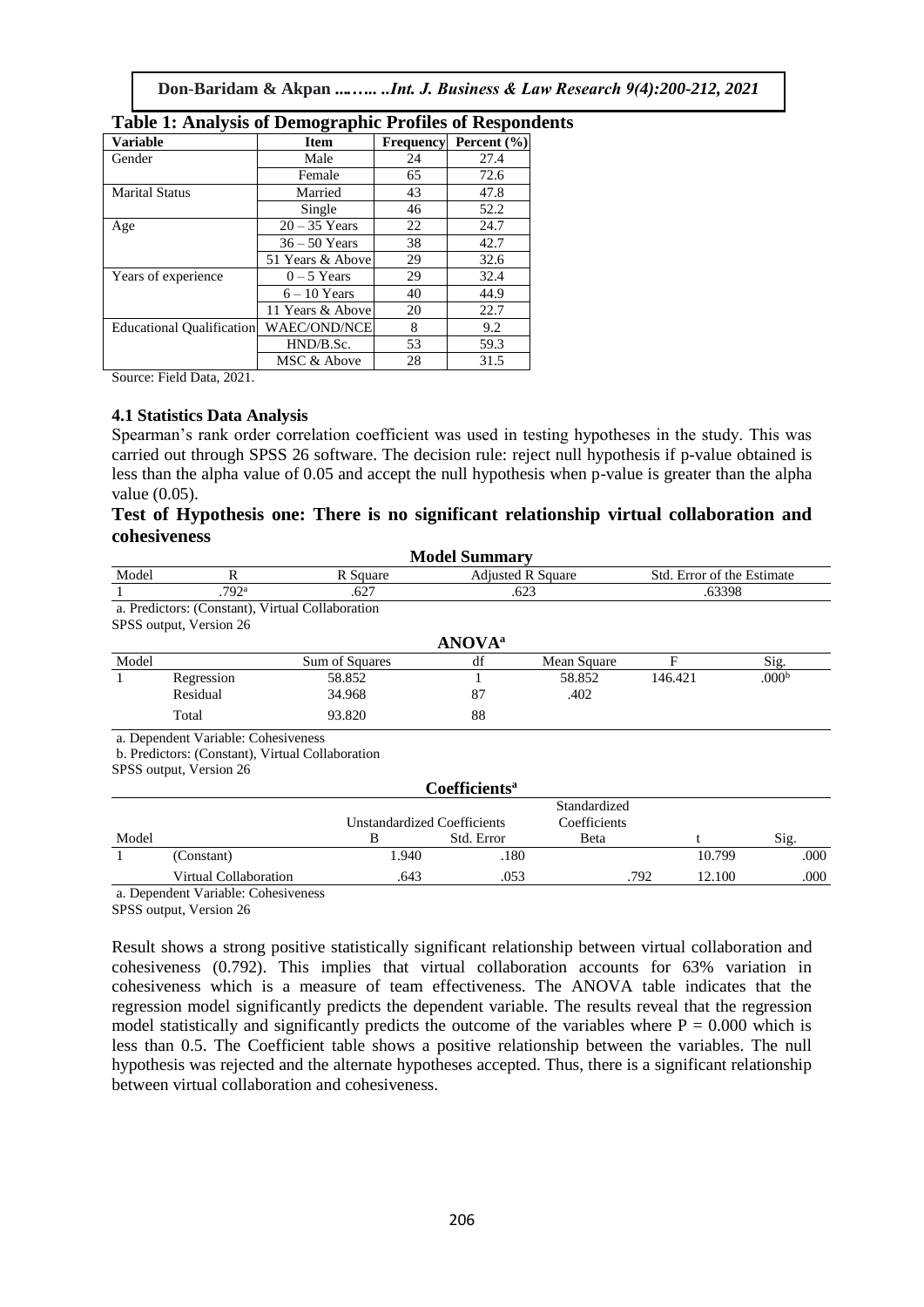## **Test of Hypothesis two: There is no significant relationship virtual collaboration and goal attainment**

|              |                                                  |                | <b>Model Summary</b>               |                          |                            |                   |  |  |
|--------------|--------------------------------------------------|----------------|------------------------------------|--------------------------|----------------------------|-------------------|--|--|
| Model        | R                                                | R Square       |                                    | <b>Adjusted R Square</b> | Std. Error of the Estimate |                   |  |  |
| -1           | .889a                                            | .790           |                                    | .788                     | .64722                     |                   |  |  |
|              | a. Predictors: (Constant), Virtual Collaboration |                |                                    |                          |                            |                   |  |  |
|              | SPSS output, Version 26                          |                |                                    |                          |                            |                   |  |  |
|              |                                                  |                | <b>ANOVA</b> <sup>a</sup>          |                          |                            |                   |  |  |
| Model        |                                                  | Sum of Squares | df                                 | Mean Square              | F                          | Sig.              |  |  |
| 1            | Regression                                       | 137.062        |                                    | 137.062                  | 327.200                    | .000 <sup>b</sup> |  |  |
|              | Residual                                         | 36.444         | 87                                 | .419                     |                            |                   |  |  |
|              | Total                                            | 173.506        | 88                                 |                          |                            |                   |  |  |
|              | a. Dependent Variable: Goal Attainment           |                |                                    |                          |                            |                   |  |  |
|              | b. Predictors: (Constant), Virtual Collaboration |                |                                    |                          |                            |                   |  |  |
|              | SPSS output, Version 26                          |                |                                    |                          |                            |                   |  |  |
|              |                                                  |                | Coefficients <sup>a</sup>          |                          |                            |                   |  |  |
|              |                                                  |                |                                    | Standardized             |                            |                   |  |  |
|              |                                                  |                | <b>Unstandardized Coefficients</b> | Coefficients             |                            |                   |  |  |
| Model        |                                                  | B              | Std. Error                         | Beta                     |                            | Sig.              |  |  |
| $\mathbf{1}$ | (Constant)                                       | $-.300$        | .183                               |                          | $-1.639$                   | .105              |  |  |
|              | Virtual Collaboration                            | .981           | .054                               | .889                     | 18.089                     | .000              |  |  |
|              |                                                  |                |                                    |                          |                            |                   |  |  |

a. Dependent Variable: Goal Attainment

SPSS output, Version 26

Result shows a very strong positive statistically significant relationship between virtual collaboration and goal attainment (0.899). This implies that virtual collaboration accounts for 79% variation in goal attainment which is a measure of team effectiveness. The Anova table indicates that the regression model significantly predicts the dependent variable. The results reveal that the regression model statistically and significantly predicts the outcome of the variables where  $P = 0.000$  which is less than 0.5. The Coefficient table shows a positive relationship between the variables. The null hypothesis was rejected and the alternate hypotheses accepted. Thus, there is a significant relationship between virtual collaboration and goal attainment.

#### **4.2 DISCUSSION OF FINDINGS**

The result from the study reveals a significant relationship between virtual collaboration and team effectiveness. Hence the hypotheses that there is no significant relationship between virtual collaboration and cohesiveness was rejected and its alternative accepted. Virtual collaboration creates a decrease in the sense of being isolated from colleagues, it provides online social connectivity. Studies found that virtual collaboration is an effective means for professional development amongst team members and it helps decrease isolation (Scribner-MacLean & Miller, 2011; Dolan, 2011; Puzziferro- Schnitzer, 2005).

The study further reveals that virtual collaboration is associated with goal attainment and increased productivity. This is in consonant with Pavlova, (2019) who concludes that work through free choice to directly influence one's working time, place, and methods is associated with higher productivity, also Kloptek, (2017) concludes that a less formal working atmosphere reduces the work stress for employees, thus virtual collaboration helps employees create their own rhythm of work and prevents distractions from other employees.

Ale, Ahmend and Taha (2011) investigated the management challenges associated with virtual teams. They conclude that the virtual environment is one means for achieving increased responsiveness. Also, Howells, James, & Malik (2003) in their study sourcing of technological knowledge, conclude that the shift from serial to simultaneous parallel working has become more common. Based on the above, companies progress can be sustained through virtual interaction, communication and collaboration.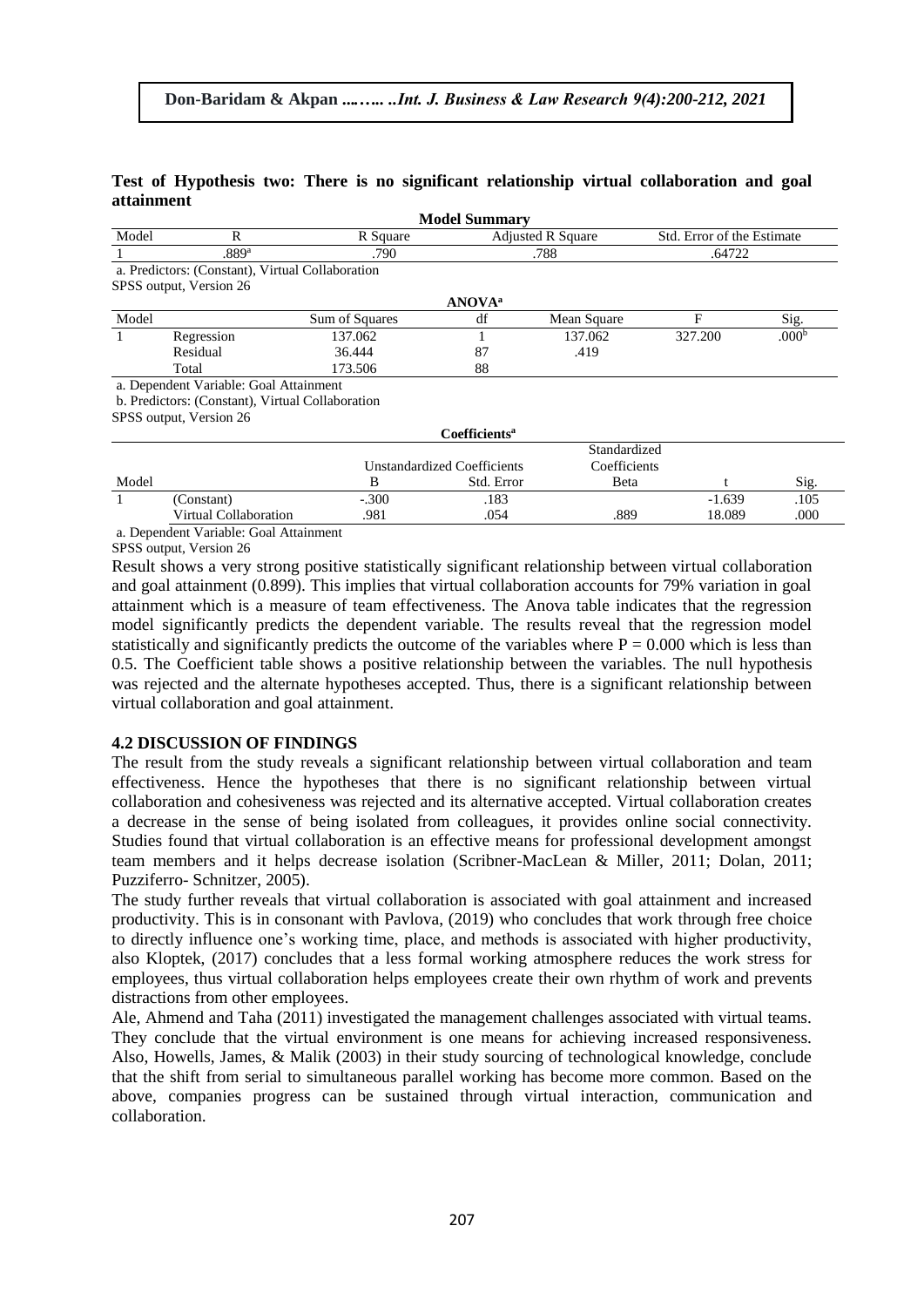#### **5. CONCLUSION AND RECOMMENDATIONS**

The findings of this study show that virtual collaboration accounts for an increase in team effectiveness, thus, there is need for employees to pay attention to the structure and nature of collaboration and communication flows in order to manage team members effectively. It is obvious that COVID-19 has fundamentally affected work processes, the pandemic has abruptly accelerated the speed of changes associated with working outside of co-located offices. Results from the study demonstrates that virtual collaboration affects employee efficiency. High-performing teams will progress admirably, as compared to teams with communication challenges. Employees prefer to work remotely without the need to commute to a physical office even if the COVID-19 pandemic dies down (Zippia, 2020).

Virtual collaboration allows for more efficient working and better possibilities to communicate effectively, increase work-life balance and work motivation, however it had worsened ergonomics and decreased social interaction. Virtual collaboration can be considered as an efficient way of working which has its benefits but also some challenges. It is important for organizations to have a virtual collaboration framework as remote workplace management is not that different from an office workplace management. It still requires understanding of the nature of human motivation and behaviour and with the different workflow, there is need to change some of the usual work practices.

Thus, the study recommends that organizations should give more attention to virtual collaboration by establishing instructions and recommendations to guide it as it would serve as support to employees which can increase their performance level and boast team effectiveness. Virtual work practices are likely to spread as employees now have to be connected technologically.

The massive, abrupt and mandatory switch to remote work has led employees to adapt to virtual collaboration, adopting the practice post-pandemic. Organizations need to invest in the development of current and potential employees to build new skills to function effectively in new work settings. Additionally, organizations ought to give opportunity to non-task communications among employees as it permits emotional connections and bonding to continue among colleagues. Organizations should adopt and encourage routines that enhance trust while being attentive to the costs of increased monitoring.

#### **6. Limitations**

The study was limited by several factors. First, data were collected from only 89 respondents, hence the findings may not be generalized. Future studies may expand the scope of this study by including more respondents. Secondly, data collected were tested using regression analysis which only test for effect of one variable on another. Hence, future studies should use higher statistical analysis techniques such as part analysis or structural equation analysis. Thirdly, the study only used quantitative data without considering qualitative data such as interviews or panel discussions. This may limit the information supplied by the respondents as they were restricted to only the questions contained in the structured questionnaire. Thus, it is suggested that future studies should triangulate their data.

#### **REFERENCES**

- Ale E.N., Ahmed, S., & Taha, Z., (2011) Virtual teams and management challenges. *Academic Leadership Journal,* 9(3), pp. 1-7.
- Aritzeta, A., & Alcover, C.M. (2006). Quién decide Quién es responsible Quién gana Análisis de lasdificultades para la implementación de equipos detrabajo. *Revista de Psicología del Trabajo y de lasOrganizaciones*, 22, 151-178
- Berry, R. G. (2011). Enhancing effectiveness on virtual teams: Understanding why traditional team skills are insufficient. *Journal of Business Communication*, 2(48), 186–206. doi:101108/ 0021943610397270
- Bianco, F., & Venezia, M. (2019). Features of R&D Teams and innovation performances of sustainable firms: Evidence from the "sustainability pioneers" in the IT hardware industry. *Sustainability*, 11, 4524.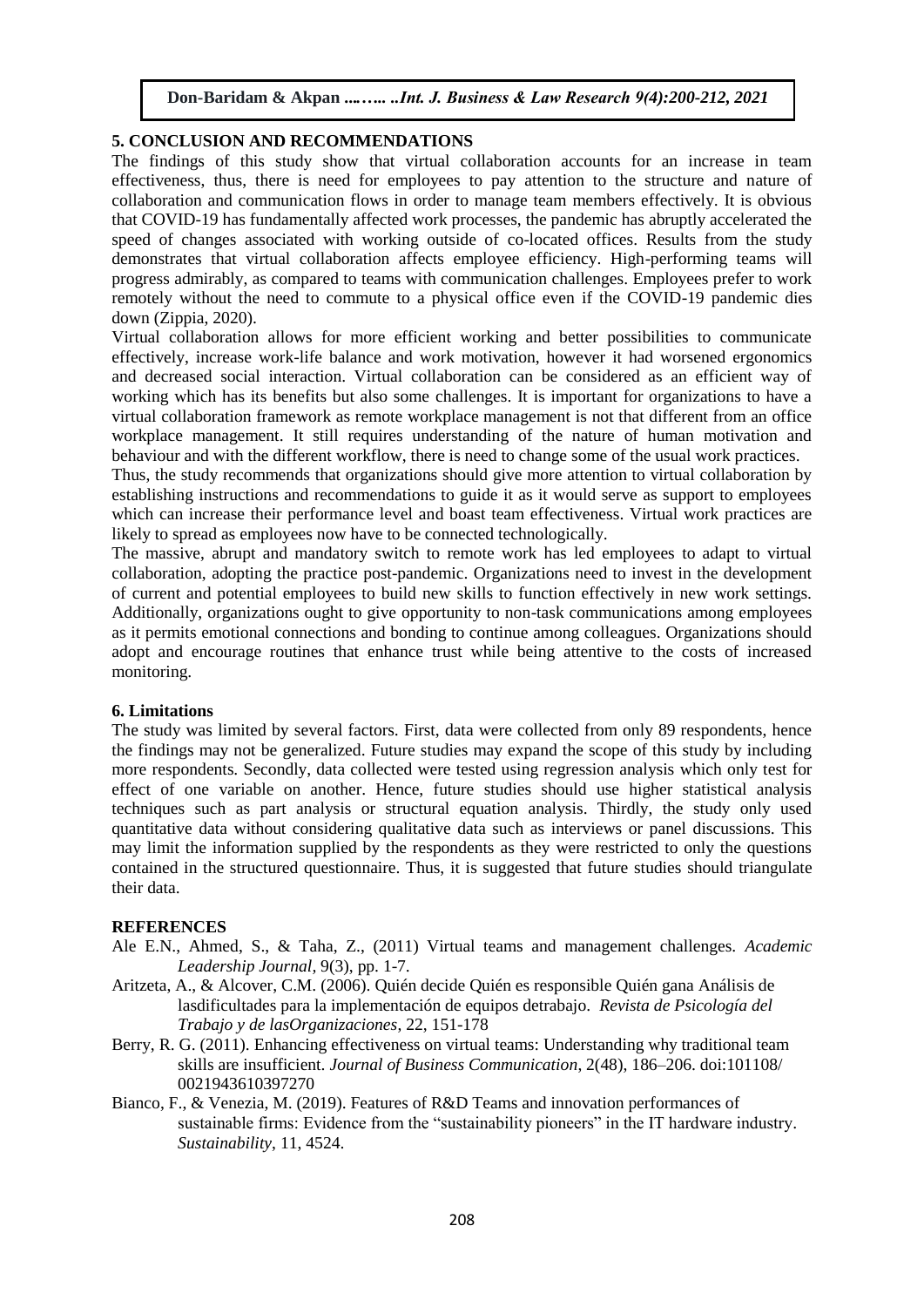- Bouziri, H., Smith, D. R., Descatha, A., Dab, W., & Jean, K. (2020). Working from home in the time of Covid-19: how to best preserve occupational health? *Occupat. Environ. Med*. 77, 509– 510. doi: 10.1136/oemed-2020-106599
- Caya, O., Mortensen, M., & Pinsonneault, A. (2013). Virtual teams demystified: An integrative framework for understanding virtual teams. *International Journal of e Collaboration*, 9(2), 1-33
- Chang, A., Duck, J., & Bordia, P. (2006) Understanding the multidimensionality of group development. *Small Group Research* 37(4). 327-350.
- Chen, C. A. (2012). Explaining the difference of work attitudes between public and nonprofit managers: The views of rule constraints and motivation styles. *The American Review of Public Administration*, 42, 437-460.
- Cherbakov, L. (2009). *Virtual spaces: Enabling immersive collaborative enterprise*, Part 1: Introduction to the Opportunities and Technologies. IBM, 30 June
- Contreras, F., Baykal, E. & Abid, G. (2020). E-leadership and teleworking in times of COVID-19 and beyond: What we know and where do we go. *Front. Psychol*. 11:590271. doi: 10.3389/fpsyg.2020.590271
- Corso, M., Martini, A., Pellegrini, L., Massa, S. and Testa, S. (2006) Managing dispersed workers: the new challenge in Knowledge Management, *Technovation*, 26, 583-594.
- Coughlin, E., & Kadjer, S. (2009). *The impact of online collaborative learning on educators and classroom practices.* Los Angeles, CA: Cisco Systems
- Daniel, J. L. (2010). The effect of workplace spirituality on team effectiveness. *Journal of Management Development,* 29(5), 442–456. doi:10.1108/02621711011039213
- Dolan, V. (2011). The isolation of online adjunct faculty and its impact on their performance. *International Review of Research in Open and Distance Learning*, 12(2), 62-77.
- Dulebohn, J.H., & Hoch, J.E. (2017) Virtual teams in organizations. *Hum. Resour. Manag. Rev*, 27, 569–574.
- Eys, M.A., Hardy, J., Carron, A.V., & Beauchamp, Mark R., (2003). *The* Kinesiology and Physical Education Faculty Publications. 20
- Gautam, H.P. (2018). Team effectiveness and perceived employees' performance in Nepalese service sector. *International Journal of Research in Business Studies and Management*, 5(2), 1-10
- George, J.M. & Jones, G.R. (2000). *Essentials of managing organizational behavior*. New Jersey: Prentice Hall
- Gergle, D., Kraut, R.E., & Fussell. S.R., (2012). Using visual information for grounding and awareness in collaborative tasks. *Professional Communication, IEEE Transactions*. 45(4), 219-230.
- Gibson, C., Porath, C., Benson, G., & Lawler, E. (2007). What results when firms implement practices: The differential relationship between specific practices, firm financial performance, customer service, and quality. *The Journal of Applied Psychology*, 92. 1467- 80. 10.1037/0021-9010.92.6.1467.
- Goodwin, G., Burke, S., Wildman, J., & Salas, E. (2009). *Team effectiveness in complex organizations:* Cross-disciplinary perspectives and approaches. Routledge/Taylor & Francis Group
- Graaf, D., Koria, M., & Karjalainen, T. (2009). *Modelling research into cross-functional team effectiveness*. In Proceedings of the IASDR Conference, Seoul, Korea, 18–22, 2363–2372.
- Howells, J., James, A., & Malik, K. (2003). The sourcing of technological knowledge: distributed innovation processes and dynamic change. *R&D Management*, 33, 395 - 409
- Hu, J., & Liden, R.C. (2011) Antecedents of team potency and team effectiveness: An examination of goal and process clarity and servant leadership. *J. Appl. Psychol*, 96, 851–862
- Hu, R., Caron, T., Deters, F., Moret, L., & Swaggerty, E. (2011, March). Teacher educators teaching and learning together: A collaborative self-study of support within an online literacy learning community. MERLOT *Journal of Online Learning and Teaching*, 7(1), 57-67.
- Kłopotek, M. (2017). The advantages and disadvantages of remote working from the perspective of young employees. *Organiz. Manage.* 4, 39–49. doi: 10.29119/1899-6116.2017.40.3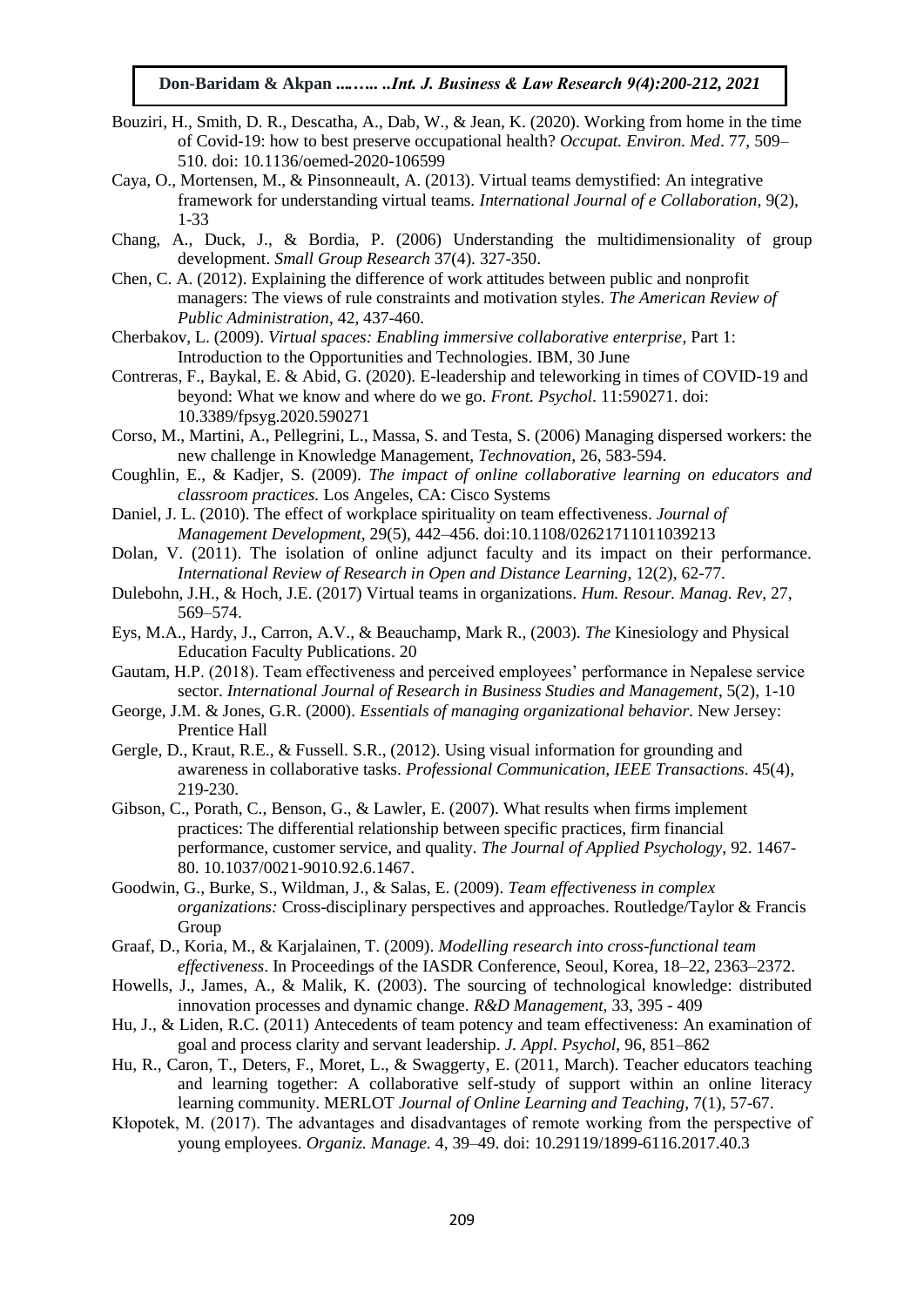- Lambert, A., Cayouette-Remblière, J., Guéraut, É, Le Roux, G., Bonvalet, C., Girard, V., et al. (2020). How the COVID-19 epidemic changed working conditions in France. *Popul. Societ*. 579, 1–4.
- Le Blanc, P.M., González-Romá, V., & Wang, H. (2020) Charismatic leadership and work team innovative behavior: The role of team task interdependence and team potency. *J. Bus. Psychol*. 11, 7–12.
- Lee-Kelley, L., & Sankey, T. (2008) Global Virtual Teams for value creation and project success: A case study, *International Journal of Project Management*, 26, 51-62.
- Marieke, V., Sandra, G., & Ben, K., (2018) Goal Setting in Teams: Goal Clarity and Team Performance in the Public Sector. *Review of Public Personnel Administration*. 38(4) 472– 493
- Martins, L.L., Gilson, L.L., & Maynard, M.T. (2004) Virtual Teams: What do we know and Where do we go from here? *Journal of Management*, 30, 6, 805-835.
- Mathieu, J., Maynard, M.T., Rapp, T. and Gilson, L. (2008) Team Effectiveness 1997-2007: A Review of Recent Advancements and a Glimpse into the Future. *Journal of Management*, 34, 410-476. http://dx.doi.org/10.1177/0149206308316061
- McGrath, J. (1964) *Social Psychology*: A Brief Introduction. Holt, Rinehart & Winston, New York.
- McShane, S.L. & Von Glinow, M.A. (2003) *Organizational Behaviour*. International Edition, McGraw-Hill Education, New York.
- Mihhailova, G., Kandela, O. & Turk, K. (2009) *Virtual work and its challenges and types.* The Business Review Cambridge, 12, 2, 96-103.
- Müller, T., & Niessen, C. (2019). Self−leadership in the context of part−time teleworking. *J. Organiz. Behav*. 40, 883–898. doi: 10.1002/job.2371
- Nelson, D.L. & Quick, J.C. (2003). *Organizational Behavior*: Foundations, Realities and Challenges. Fourth edition. Ohio: Thompson
- Okechukwu, E. U., Egbo, D. E., & Isikuru, H. O. (2017). Effect of Virtual Management on Employee Performance in Selected E-Business Firms in Lagos State, Nigeria. *International Journal of Academic Research in Economics and Management Sciences*, 6(3), 214–229.
- Oseiboakye, E. (2015). *Research on the Impact of Teamwork on Employee Performance*. University of Ghana.
- Pavlova, O. (2019). The impact of flexible working arrangements on competitive advantages of organization. *Vilnius Univ. Open Ser.* 2019, 55–61. doi: 10.15388/OpenSeries.2019.18404
- Peters, L., & Manz, C. (2007). Identifying antecedents of virtual team collaboration. *Team Performance Management*. 13. 117-129. 10.1108/13527590710759865.
- Prin, M., & Bartels, K. (2020). Social distancing: Implications for the operating room in the face of COVID-19. *Can. J. Anaesthes*. 67, 789–797. doi: 10.1007/s12630-020-01651-2
- Puzziferro-Schnitzer, M. (2005). Managing virtual adjunct faculty: Applying the seven principles of good practice. *Online Journal of Distance Learning Administration*, 8(2), 21-36.
- Raghuram, S., Garud, R., Wiesenfeld, B., & Gupta, V. (2001). Factors contributing to virtual work adjustment. *Journal of Management*, 27, 383–405.
- Robbins, S.P. (2000). *Organizational Behavior*. Ninth edition. New Jersey: Prentice Hall.
- Scribner-MacLean, M., & Miller, H. (2011). Strategies for success for online co-teaching. *MERLOT Journal of Online Learning and Teaching*, 7(3).
- Sims, D.E., Salas, E., & Burke, C.S. (2005). *Promoting effective team performance through training*. In S.A. Wheelan (Ed.), The Handbook of Group Research and Practice (pp. 407-425). Thousand Oaks, CA: Sage
- Spector, P.E. (2000). *Industrial and Organizational Psychology*: Research and Practice. Second edition. New York: John Wiley.
- Syed, J. & Murray, P., (2005). Critical issues in managing age diversity in Australia. *Asia Pacific Journal of Human Resources*, 43(2), 210–224. https://doi.org/10.1177/1038411105055059
- Tarricone, P. Luca, J. (2002). *Successful teamwork*: A Case Study. Edith Cowan University, Perth, Australia.
- Ulrych, W. (2014) *The Constraints and Problems in Team Performance Management*. Zesz. Nauk. Uniw. Ekon. Krakowie, 933, 95–108.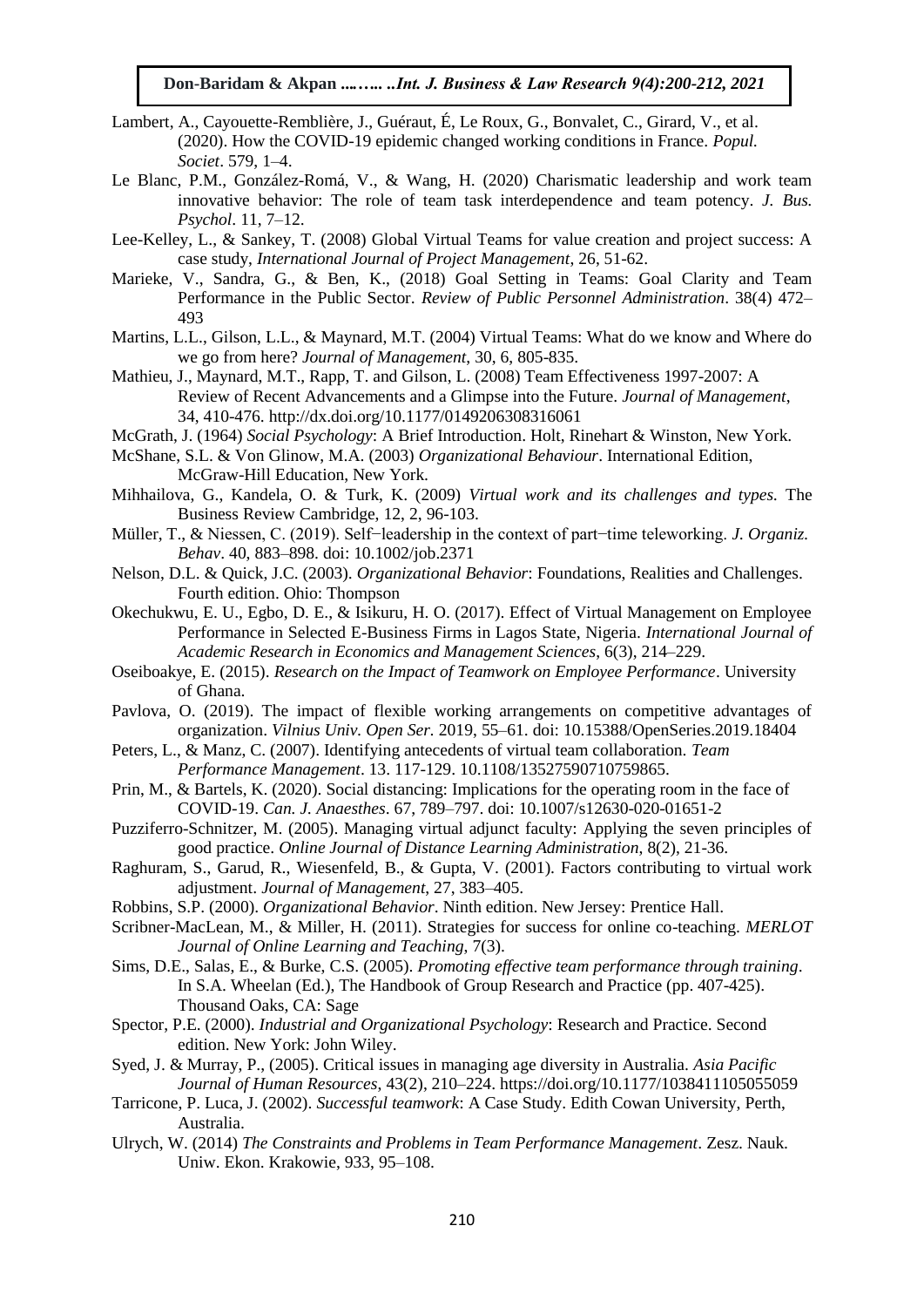- Vallance, M., Towndrow, P., & Wiz, C. (2010, January/February). Conditions for successful online document collaboration. *TechTrends*, 54(1), 20-24.
- Wang, D., Su, Z., & Yang, D. (2011). Organizational culture and knowledge creation capability. *Journal of Knowledge Management*, 15(3), 363–373. doi:101108/13673271111137385
- Wutchy, S., Jones, B.F., & Uzzi, B. (2007). The increasing dominance of teams in production of knowledge. *Science*, 316, 1036-1039
- Zaccaro, S.J., & Lowe, C.A. (2015). Cohesiveness and performance on an additive task: ce for multidimensionality. *Journal of Social Psychology*, 128, 547-558.
- Zippia, P. (2020) *Half of American workers would rather work from home forever*. [https://www.zippia.com/advice/coronavirus-remote-work-survey/.](https://www.zippia.com/advice/coronavirus-remote-work-survey/)